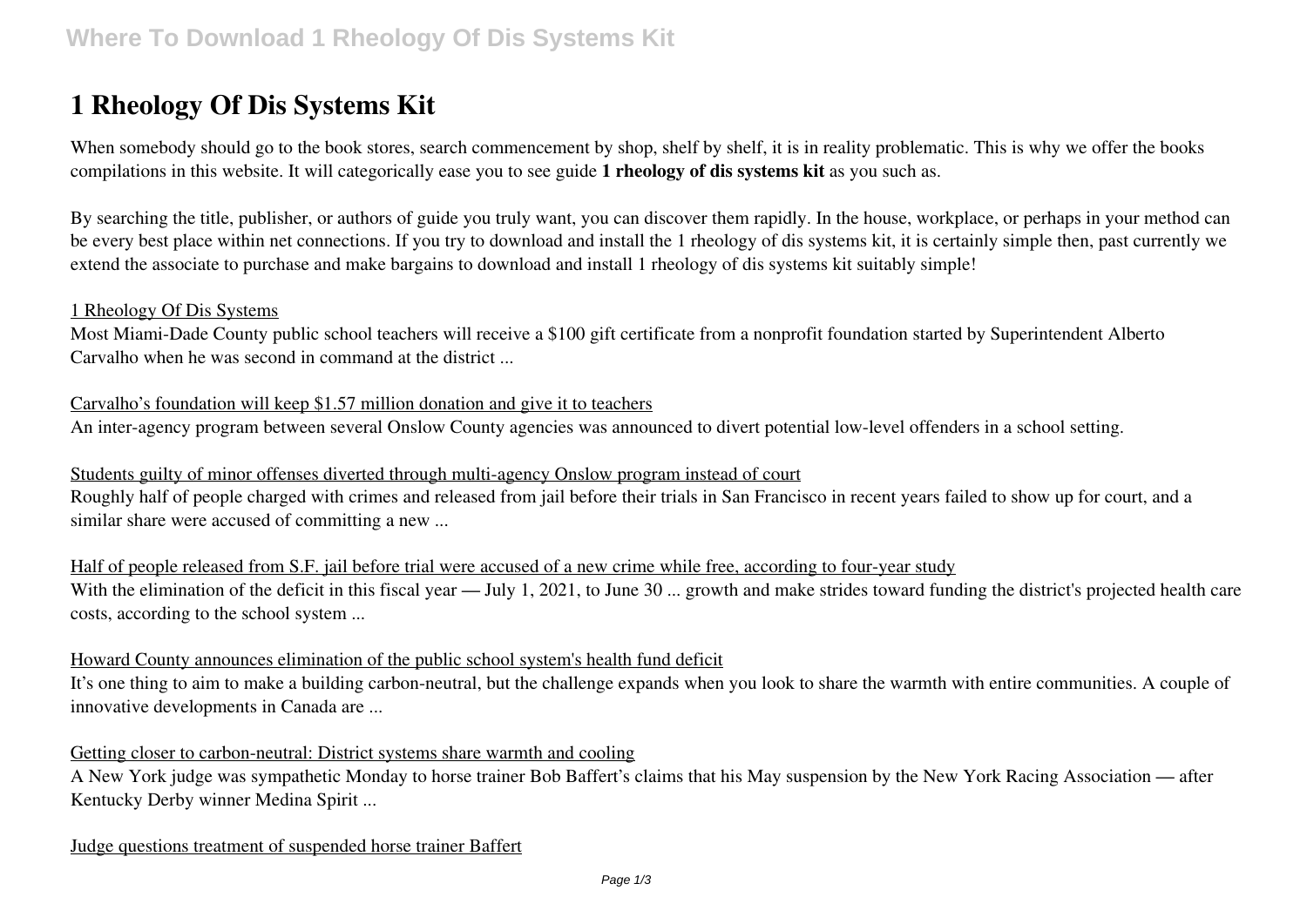# **Where To Download 1 Rheology Of Dis Systems Kit**

The first phase of a plan to transform areas of Asheville along transit corridors into denser, more walkable urban centers is up for a vote Aug. 4.

## Transforming Asheville: Initiative would change parts of city; some property owners object

A federal judge listened Tuesday to Flint residents who were victims of the city's lead-contaminated water, a step in determining whether she should sign off on a \$641 million ...

#### 'Some crumbs': Critics urge rejection of \$641M Flint deal

Though it is going to rain in Delhi on Sunday, the arrival of the monsoon will be announced in Monday's midday bulletin -- based on observations at 8.30 am on July 12, IMD scientist Sunitha Devi said.

#### Monsoon tests patience of Delhiites, central Delhi most rain-deficient district in India

Fitch Ratings has assigned a 'AA+ rating to the following obligations of the Central Weber Sewer Improvement District, ...

### Fitch Upgrades Central Weber Sewer Improvement District, UT's Bonds to 'AA+'; Outlook Positive

More manatees have died in the first half of 2021 than ever before in the state's recorded history. At least 841 manatees have died between January 1 and July 2, surpassing the previous record of 830 ...

# More manatees died in first half of 2021 than in any other year in Florida's history, wildlife agency says Ohioans who were overpaid by the unemployment system during the COVID-19 pandemic will have to file a waiver to avoid having to pay back the money.

### Ohioans overpaid by the unemployment system can soon fill out a waiver to avoid repayment

Earlier this month, the city of Healdsburg forbid the use of sprinklers and drip irrigation systems ... The district is imposing water use restrictions effective July 1 including bans on washing ...

#### Bay Area drought: See the water restrictions in your county

For now, the district is keeping the tax rate at \$1.1027 per \$100 in property value ... of local tax dollars under Texas' school finance system and declining enrollment have made balancing ...

### Austin school board approves \$1.8 billion budget, staff bonuses and possible 2% raises

The district has adopted new curriculums and purchased new instruments and equipment for music, the arts and physical education for the first time in decades. The investment of more than \$1 ...

# Erie School District financial recovery: \$1 million approved to upgrade art, music, phys ed